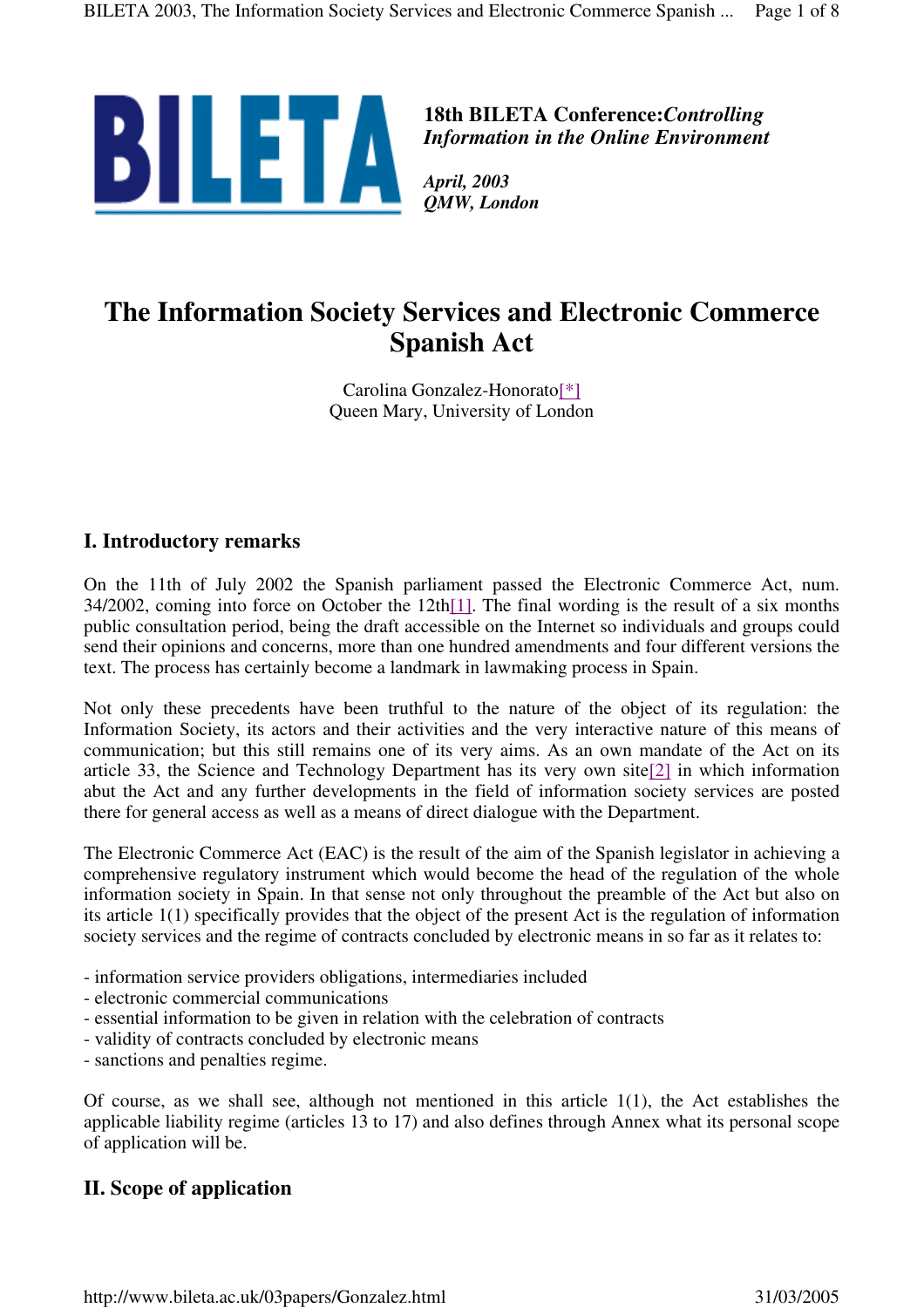First of all we need to establish how the ECA has defined the term of information society services. The Act has, as many other texts around Europe have, embraced the definition that the E-Commerce Directive offers on its article 2 (a) by reference to the Directive 98/34/EC as amended by Directive 98/48/EC[3]. However, a slightly different and more clarifying version of the definition has been used by the Act[4]: on the one hand it generally refers to services normally provided for remuneration, at a distance, by electronic means, and at the individual request of the recipient. On the other hand, the Spanish legislator has decided to refer all the questions relating to activities of transmission, processing and storage of data by any electronic means to what it has been named as Intermediary Services: Internet access services, transmission of digital data, caching, hosting, search tools services.

With this position there will be no doubts now that the ECA applies to any activity that makes use of electronic communications means, avoiding this way the more general reference to Information Society Services that could eventually lead to the wrong conclusion that only those services more closely and strictly linked to the use of electronic equipment and the processing of data would be targeted by the regulations.

Once the personal scope of application has been clarified, we must now focus on another very important requisite for the regime to apply: the fact of the service being normally provided for remuneration. The test would seem to be whether the service represents an economic activity, and at this point much criticism arose, once again, for the extensive perception of what an economy activity represents. To present the issue by way of contrast, the UK Department of Trade and Industry , on its "Guide for business to the Electronic Commerce (EC Directive) Regulations 2002", exposes and understands that this specific requirement will include "services (insofar as they represent an economic activity) that are not directly remunerated by those who receive them, such as those offering information or commercial communications (e.g. adverts) or providing tools allowing for search, access and retrieval of data"[5]. In other words "the test, it would seem, is whether the service represents an economic activity *and apart from advertising* can include the provision of information, search, access and retrieval of data"[6]. However, on the Spanish side we shall find a different and more comprehensive approach as mentioned before. The FAQs web-page of the ECA [7] (hosted by the Science and Technology Department), answering the question on when is to be understood that a web-page represents an economic activity for the owner, states that it will be considered as such economic activity whenever any sort of direct or indirect retribution comes out from the mere existence of the web-page, including remuneration from advertising, and that will apply also to personal web-pages[8].

There is a clear difference as to what has been considered as economic activity and, whereas positions like the one adopted by the UK legislator are more faithful to the meaning of economic activity, the Spanish counterpart has opted for a broader concept that reflects the true spirit of the Act: the EAC as staple for the information society regime in Spain, trying to reach as many situations as possible. However, this understanding even truthful to the aims of the Spanish legislator has not been so much in relation with the spirit of the Directive.

## **III. Obligations on Providers of Services**

In this field, the Spanish Act has also introduced some new requisites for service providers to be regarded: first of all, the supply of at least one of the services provider's domain names to the Commercial Registry or that other Registry which first inscription is necessary for the body in order to acquire personality or just for publicity purposes; secondly, a general obligation of collaboration with the Authorities and, thirdly, the obligation of storage of certain electronic communications data.

The obligation to register at least one domain name, despite the criticisms that has produced[9], has been implemented having a higher aim behind. As the explanatory memory of the Act shows, the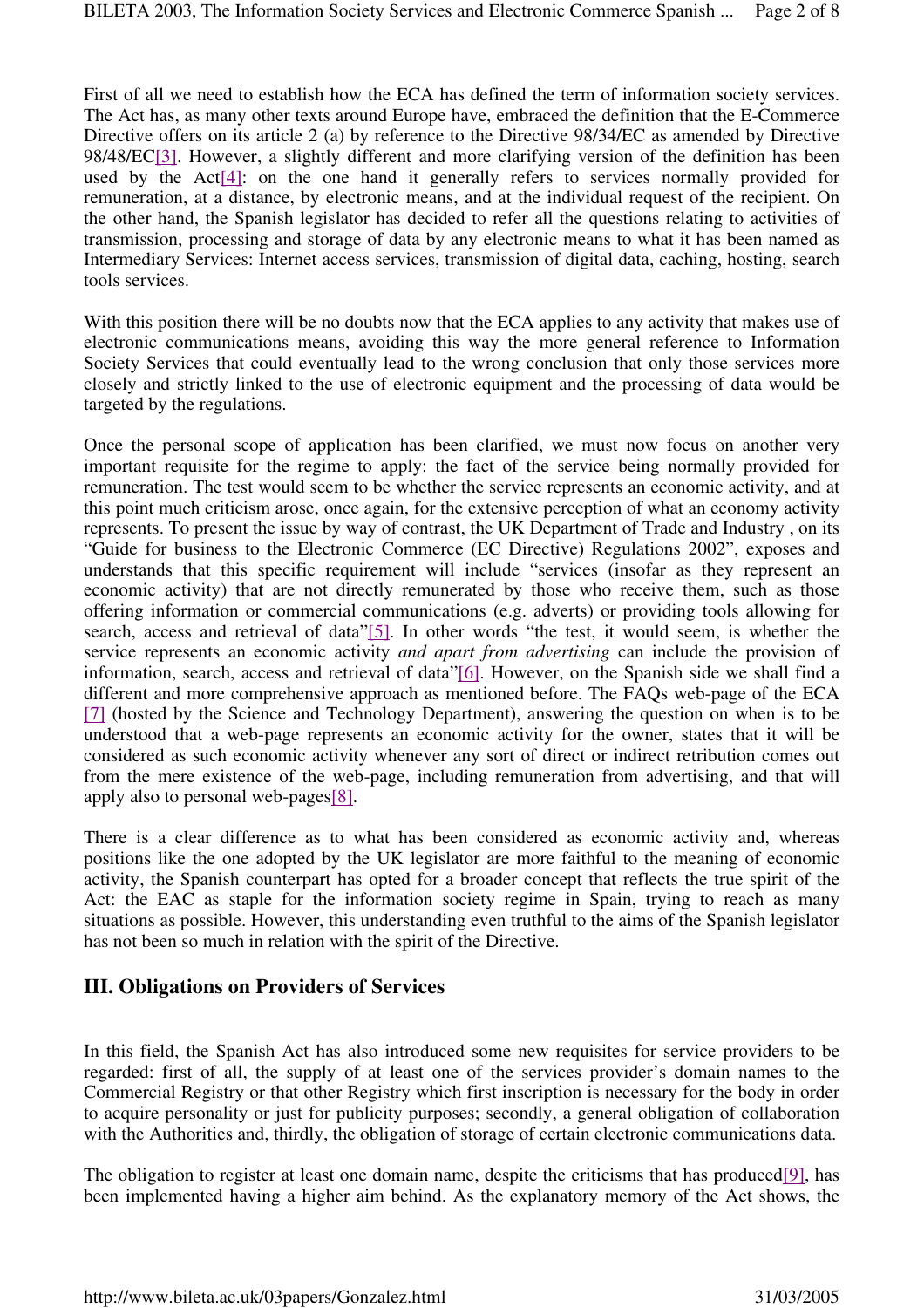intention of this rule was double: as well as bringing domain names at the same level of importance as trade names have, the legislator had in mind the creation of a powerful instrument to fight back domain names piracy. In this sense, the fact of registering domain names will give the benefit of publicity (the Registry's contents are public and open to anybody) and opposability of the domain name against third parties. This will represent a very strong evidence against what is been called Cyber-squatting, although we mustn't forget the fact that within a global phenomenon like the Internet, this kind of measures are of a limited nature and effect even more considering the fact that this requisite will only apply to service providers established[10] in Spain.

In respect now of the obligation of collaboration with the authorities, two different articles refer to this duty: articles 11 and 36. The final question that the author has in mind is the real necessity or operability of those two mandates as, first sight, they would be already covered by the general obligation upon individuals and corporate bodies to collaborate with the competent authorities when it comes to administrative or judicial proceedings. However the fact of expressly mentioning those obligations will simply open the way for the relevant sanctions to apply.

Article 36 refers to the obligation of any information society service provider to collaborate with the agents of the Science and Technology Department or otherwise the competent agent in the course of their investigations and supervisions. In particular, it refers to facilitating access to the premises as well as to any required documentation without prejudice of the relevant court order whenever necessary.

On the other hand, article 11 will only target providers of intermediary services in terms of obtaining their collaboration whenever access or transmission of services from third party providers established in Spain need to be interrupted following an order from the competent authority. The same collaboration is expected in relation with the removal of infringing contents. This article give us a hint on how the liability regime for intermediary services has been conceived as well as how the notice and take down procedure is understood under the Spanish law: notice and take-down orders will always come from public authorities as a result of a due process which will be respectful and protective with the rights of privacy, protection of personal data and freedom of expression[11].

The express provision of these two rules has not only an emphatic purpose. Failure to comply with these obligations will risk the imposition of a second degree sanction (up to  $\epsilon$ 150,000) in the first case and the maximum penalty fare for breach of the second one: up to  $\epsilon$ 600,000.

Finally, and still related with the obligation of providing information to the relevant authorities, this time, in case of prosecution of a criminal offence or the safeguarding of national security and defence, there is a last duty or, better said, burden placed on certain intermediary service providers. Network operators and access providers will need to retain, for a maximum period of 12 months, connection and traffic details of every single transaction in order to allow identification of the final user terminal. On the other hand, providers of hosting services will need to keep information enough to allow the identification of the origin and time of the transmission of the related data.

This information cannot be used for any other purposes but the above mentioned. In addition, a specific duty of care is equally imposed since any necessary means of protection of the stored data will be required from the service provider to apply.

Failure to comply with this obligation will equally amount to a maximum penalty fare of  $\epsilon$ 600,000.

## **IV. Commercial Communications Regime**

The Spanish regime has opted for the solution of permitting only those direct and individual commercial communications that have previously been either solicited or expressly authorised. Therefore, an opt-in approach has been followed.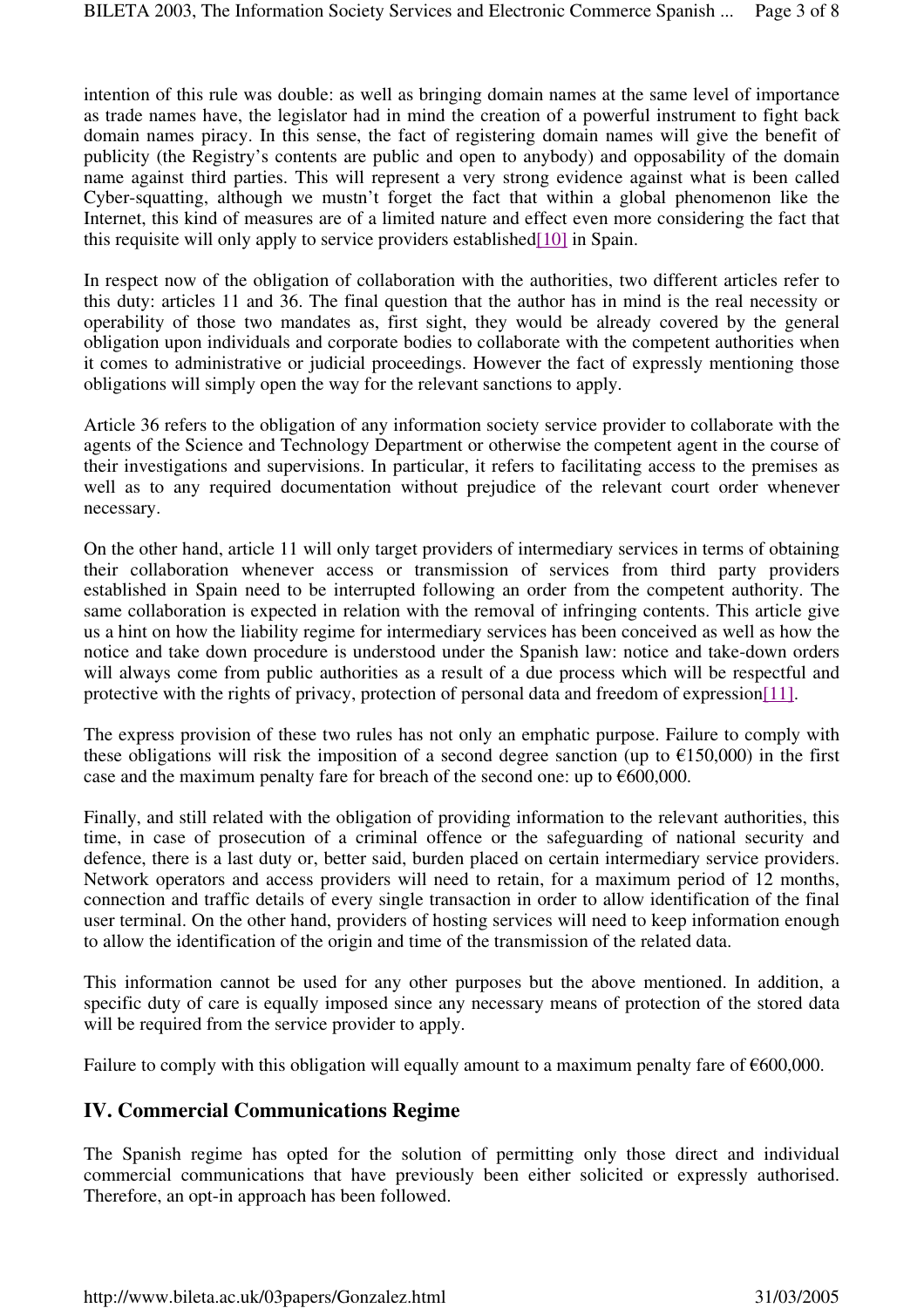This decision has been reached not without problems: it has been strongly criticised since it does, in fact, put business working in the direct e-marketing field in a more disadvantageous position compare to their colleagues working in the off-line sphere. Having gone for an opt-out solution caring always for proper safeguard measures in respect of privacy and data protection would have promoted this economic sector which seems to have excellent rates in relation to costs and efficiency of the advertised message. It is certainly clear that the Spanish legislator has not relayed as much as the English one has on industry self-regulation and codes of conduct as an alternative to be considered together with an opt-out approach.

However, there has been left still one door open. The ECA FAQs site[12] admits as valid ways of obtaining the required authorisation:

a) by expressly requesting the e-mail address in the case where further information about products and services was required by the recipient,

b) by including such an option in the course of a contractual process for any given service, provided this main process was carried on-line,

c) again within the course of a contractual process, by inserting in the general terms and conditions applicable to the contract one such clause that states that the recipient will agree on the reception of future commercial communications, requesting his authorisation together with the acceptance of the final contract.

It is this last possibility the one that is has been mainly used to require authorisation for direct mailing in the off-line world, so its recognition brings some balance and softens the pure opt-in position.

It has also been recognised the possibility of extracting and using personal information kept in public sources of information like telephone directories, media, official publications, lists of member of professional bodies. Nonetheless every communication will need to inform the recipient about the original source of the information and the possibility of disapproving the reception of further communications.

In any case there will also be an obligation on service providers to facilitate by all necessary means and free of cost the possibility of withdrawal of the recipient's authorisation.

## **V. Liability regime of Intermediary Services Providers**

Articles 13 to 17 determine the liability regime applicable to information society service providers. Opening the Section, article 13 reminds that in any case general liability rules of civil, administrative and criminal law will apply. However, in the case of intermediary services, the following articles will establish those situations in which they will not be held liable for their operations.

In this context of intermediary service providers, the Spanish Act introduces two further developments compare to the text of the Directive. First, the introduction of a fourth safe-harbour case relating to providers of hyperlinks[13] and location tools services. The legislator has found positive in terms of legal certainty[14] the fact of providing this specific category and has opted for the solution already given by the Digital Millennium Copyright Act.

Secondly and in relation with the liability regime of providers of hosting services and providers of hyperlinks and location tools, it clarifies what is to be understood by the requisite of actual knowledge. Such a knowledge will be acquired by service providers from the moment they are notified the resolution from the relevant authority by which the contents at stake have been declared illegal and subsequently it has been ordered its removal or access been disabled. This will apply without prejudice to other self-regulation procedures and codes of conduct that the service provider might subscribe and other means of actual knowledge that could be equally applicable.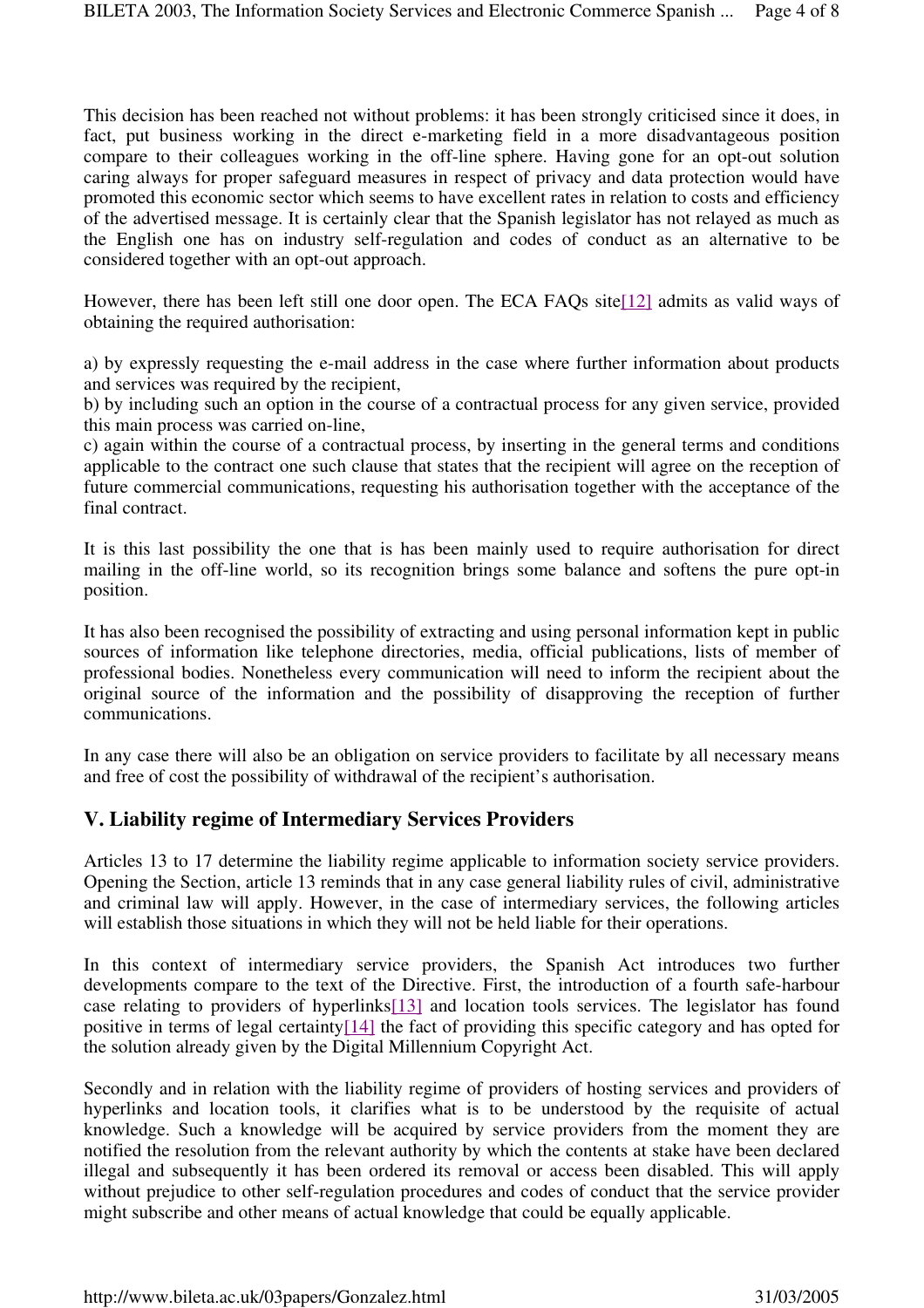It would be worth noticing the fact that apart from the regulation of the so called "stop now orders" as a relieve with the immediate effects that this sort of procedure requires, we find no other adequate administrative or judicial procedure. The option of a notice and take down procedure lead by a public authority seems a very right choice in terms of safeguarding both parties rights and interest, however until now no appropriate proceedings that take account of the necessity of rapid action needed in this context have been set up. Referring to the ordinary procedures is just not good enough when we are talking about the on-line environment where its very essence lies on the volatility of its contents.

#### **VI. Electronic contracts regime**

We now proceed with Title IV of the Act: Contracts concluded by electronic means. This title will try to deal with the whole applicable regime to electronic contracts but such an ambitious task, to the author of these lines, has not been tackled with the finest legislative technique possible. Lack of internal coherency and the ever confusing terminology has driven authors to a state of perplexity first and madness afterwards trying to build up a reasonable interpretation for these provisions. This has probably been the field where fewer critics and proposals came from the part of the Industry, still trying to figure out the not so apparent but simple in the end regime that lays behind[15].

To begin with, the Spanish legislator believed convenient the fact of recognising full validity to those contracts where offer and acceptance where exchanged by electronic means without need for the parties to previously agree on that specific format. Also admits that whenever a written form is required by law, digital format will fulfil this obligation. In respect of the exclusions for electronic format, this cannot be used in contracts related to family law and successions apart from those contracts that require for their validity public document.

To the same extend, contracts in digital formal are given the value of documentary evidence however, proof of its integrity and authenticity will be examined according to the general rules of evidence and, in particular on the base of the electronic signature regime. The ECA has also introduced the possibility for a third party to archive the electronic contract. Although this third party will not give faith of the contents of those communications, it will be trusted as far as date and time factors are concerned.

The following articles refer to those obligations applicable to the provider of services at the time when orders are placed by recipients of services. In these sense, the language used by the EAC is far more precise than that we find in the Directive: the obligations have been expressly specified as precontractual and post-contractual obligations instead of the rather vague terminology of obligations "prior to the order been placed" or "placing the order"[16]. As far as pre-contractual obligations are concerned, the Act has pretty much repeated what the Directive already established, no new obligations had been added. We should also remark the fact that although terminology has changed for the best, the Act does not assume that providers of services through electronic means are directly placing themselves as offerors in an eventual contractual relation ship. Whether the nature of the disclaimer is an offer or a simple invitation to treat will be determined by the presence of the basic elements to conclude a contract<sup>[17]</sup>.

We shall move now into the final provisions of the Act and concentrate on Additional Disposition fourth which has been the centre of the whole storm relating to electronic contracts formation.

The ECA has reached a final decision, after over a century, on the disagreement on the formation of contracts concluded at distance. Two were the existing approaches: either the emission of the acceptance rule, followed by the Commercial Code (art. 54) and so only applicable to business to business transactions; or the reception of the acceptance by the offeror rule followed by our Civil Code (art.1262) hence applicable for the rest of the cases. The justification for this difference was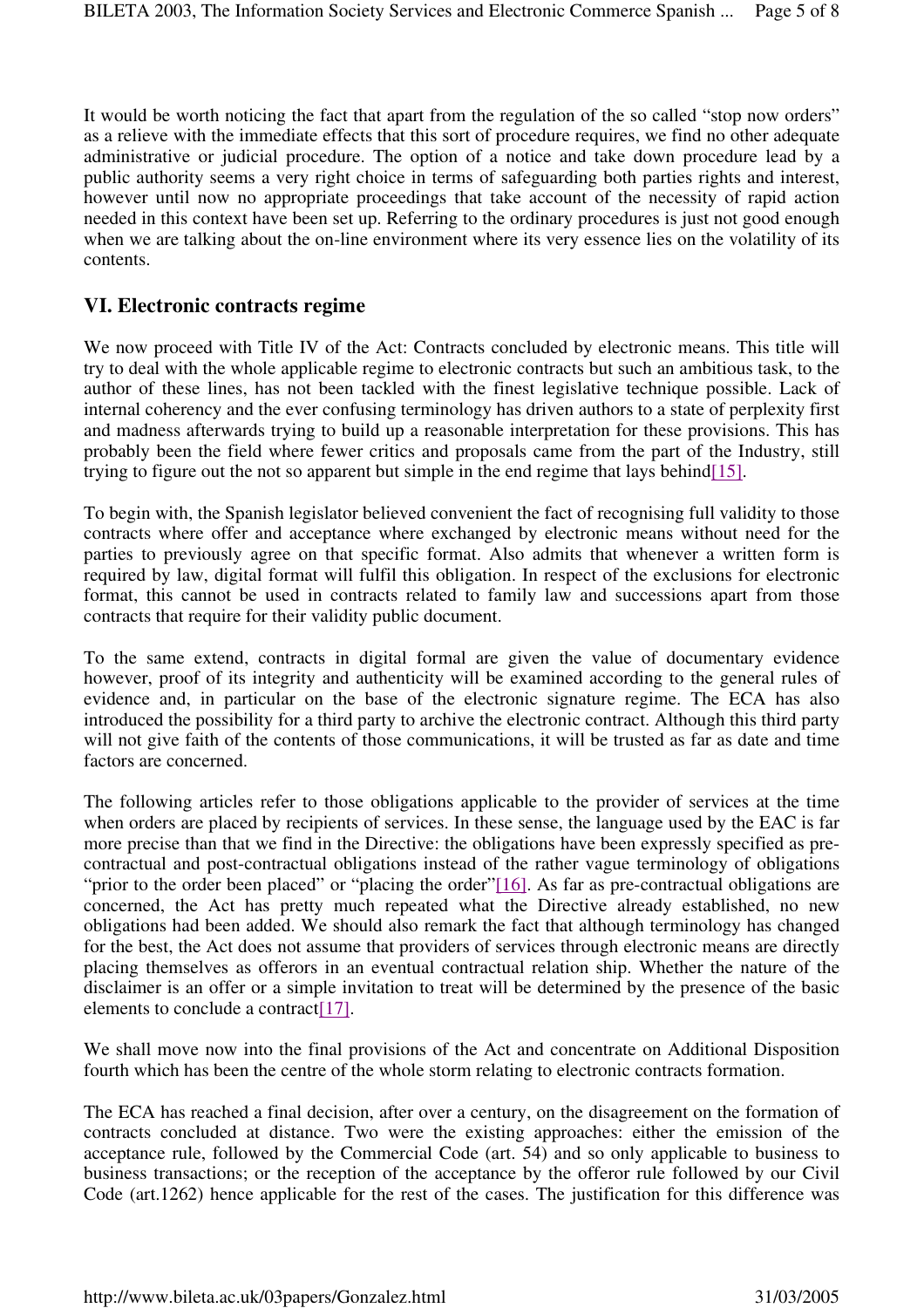based on the ease of trade requirements and at this point we could think of, for example, the possibility of withdrawal of both offer and acceptance: if we are to follow the emission rule, chances for withdrawal of either offer or acceptance would be significantly reduced and contracts would have been concluded as soon as the acceptance was sent. It seems that the legislator has now decide that this issue is no longer of such an importance and that traffic requirements will still be at their ease following the reception rule in the case of distance and non-simultaneous communications.

Nevertheless, we don't seem to get to the same conclusion when it comes to electronic communications[18]. Probably having in mind the still immaturity of this market sector, the Spanish law has stuck to the emission rule as far as electronic contracts are concerned, trying to minimise any possible risks. This way, whenever the offeree is also the recipient of the service this rule will work fantastically: the risks are translated to the offeror- provider of the service as soon as the acceptance has been sent. However this seems not to work so well in favour of the recipient of the service whenever he or she has taken the roll of actively putting forward an offer replying to a simple invitation to treat posted on a web-page. At this point we must remember that some other resorts will assist consumers, like the seven days peace of mind period in which withdrawal will still be possible [19].

The following step to go through will be that of acknowledgement of receipt of the acceptance, which according to the Spanish Act shall be done within the following 24 hours of its receipt either by electronic mail or using analogue means to the ones used during the transaction, providing the possibility of storage by the recipient. In respect of this requirement, once again, some authors have criticised the lack of clarity of the text. The wording of article 28 (2) estates that it will be understood that acceptance and its confirmation have been received whenever the parties to whom they are addressed could have knowledge of them, and paragraph two continues adding that parties are deemed to be able to acknowledge the mentioned communications as soon as they reach the server.

For some authors, this situation seems to be in conflict with the system previously set in relation with the process of formation of electronic contracts, retarding the moment of conclusion of the contract when the acceptance is received by the offeror<sup>[20]</sup>. We must however deny this possibility not without regretting this careless technique once again, and interpret as the true aim of this article the fact of fixing a time limit for the compliance with the obligation of acknowledgement of receipt. According to this interpretation, failure to comply with the mentioned obligation will lead only into breach of statutory duty (resulting in a possible maximum fine of up to  $\epsilon$ 30,000) but in no case will originate breach of contract. It seems imperative to understand the whole of the system in this way and interpret the requirement of acknowledgement as a formal duty to comply mainly by providers of services[21] in order to avoid any sort of uncertainties and bring confidence in the use of electronic commerce.

Going still further down the road, the Act has determined where contracts have been concluded: place of habitual residence of the consumer and, as default rule in cases of business to business transactions, place where the service provider is established. We shall understand that this rule do not intend to became a conflict of laws rule, but one can imagine some situations in which a national judge would be happy to apply the above mentioned rules in order to justify by jurisdiction and applicable law.

## **VII. Sanctions regime**

Just a brief note on this respect and following the mandate of article 20 of the E-Commerce Directive, the Spanish Act has introduced its own range of sanctions and consequent penalty fares applicable to the different infringements. The result has certainly been dissuasive if we look at the amount of the possible fines that a provider of services could be faced with, but the effectiveness and proportionality aspects have been possibly neglected.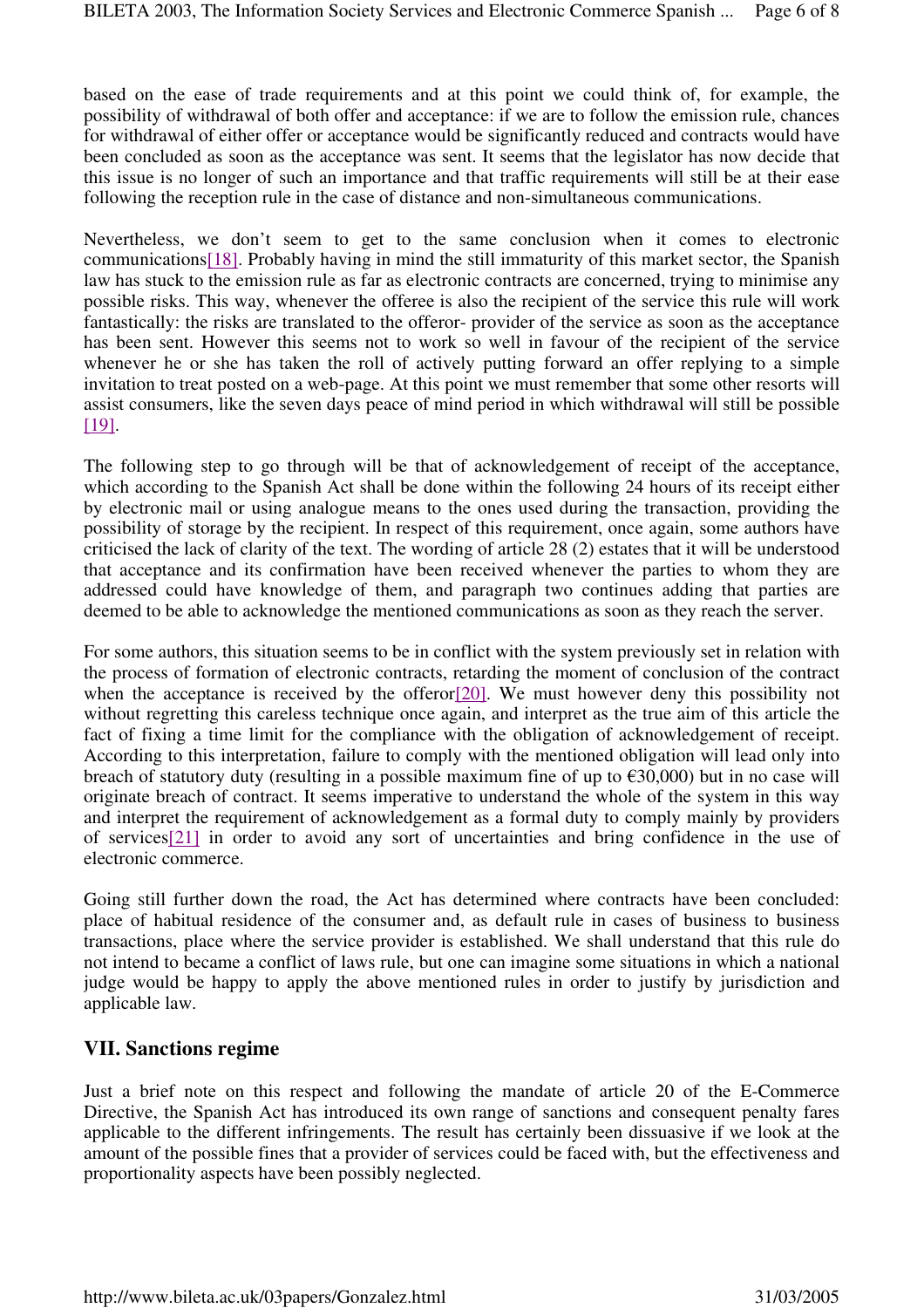The range of sanctions goes from up to  $\epsilon$ 30,000;  $\epsilon$ 30,001 to  $\epsilon$ 150,000 and  $\epsilon$ 150,001 to  $\epsilon$ 600,000. Their proportionality is still to be determined as situations like no compliance with the obligation on intermediary service providers to retain certain data relating to electronic communications[22] could amount to the maximum fare of  $\epsilon$ 600,000. Not only breach of this duty has been treated at the same level of breach of those measures allowed by the Directive to restrict freedom to provide information society services within the EU based on the reasons set on article 3 (4) (a), but the burden remains even though the Spanish Government has not approved yet the needed regulation that will set the standards and period of time according to which the relevant data should be stored.

Another aspect that has gained critics is the absolute lack of clarity in respect of the competent authority. Many of the articles of the Act refer to the competent authority as such, without pointing at the one that has got the actual statutory power to act[23]. Furthermore, confusion is even greater whenever general references are done to the judicial or administrative authority. Trying to quick fix this problem, article 43 gives general competence to the Minister of Science and Technology for the most serious offences (those fined with penalties from  $\epsilon$ 150,000 to  $\epsilon$ 600,000) and for the rest, competence is given to the Secretary of State for Telecommunications. In any case, this brings no more than problems since some of the conducts that the ECA tries to regulate would have already been included in another piece of legislation which could lead to an infringement of the very important principle of "ne bis in idem" (no double sanction based on the same facts) which informs any punitive action taken by any considered authority.

This whole regime might well be challenged for a possible unconstitutionality as the Act has failed to be either proportional or predictable in the sense of prefixing both the wrongful action, the exact competent authority and the proceedings that are to be followed. A general remission to the rest of the existing applicable law is just not enough within the rule of law. Further developments on this respect will be necessary.

#### **VIII. Conclusions**

After this small introduction to what Spain has as its main staple for the regulation of the information society services, the impression is still that one of immaturity of the final result. The Electronic Commerce Act has been the first attempt to seriously and globally approach this still new phenomenon, and as a baby that is learning how to walk the Act is trying to break through its first steps in the regulation of information society which is a major subject all around the world. Amendments might be expected for the sake of clarity, simplicity and certainty although not in the sort term.

Maybe the idea of a single reference for the whole regulation of information society services is the main failure of the project. Maybe a more lowprofile regulation as the one adopted in the UK would also be a right answer. Maybe not a single frame but multiple approaches depending on the subject matter would be the most sensible way to act. In any case, only time and experience will make us wise enough to opt for the right choice and this is not the Spanish case just yet.

<sup>[\*]</sup> LLM student. Centre for Commercial Law Studies, Queen Mary University of London. [1] The same day that Columbus reached the American Coasts in 1492, marking the "beginning of a new era".